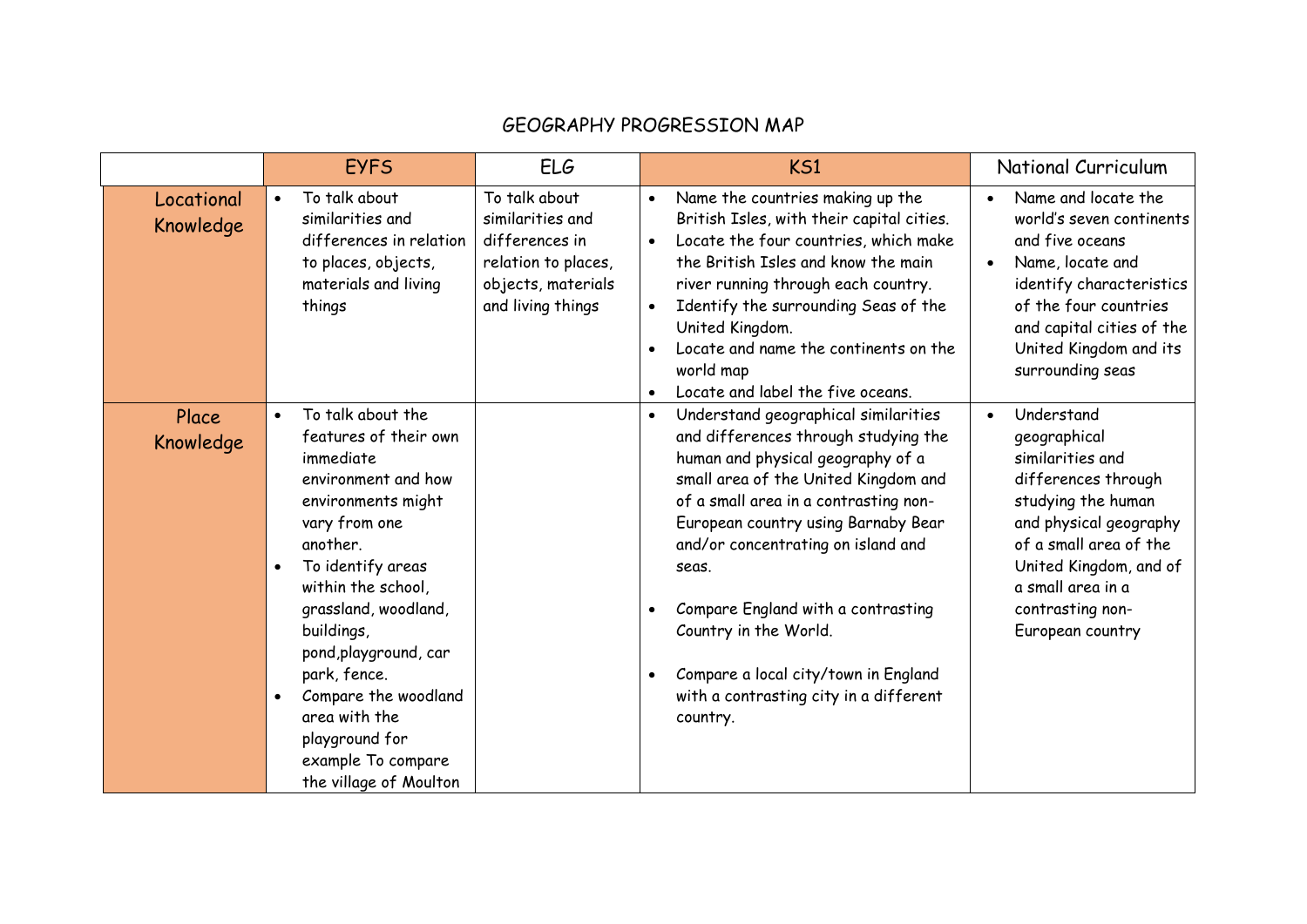|                                    | with photographs of a<br>busy city (London) or<br>the village with a<br>seaside town such as<br>Hunstanton                |                                                                                                                                                                                                                                                                                                                                                                                                                                                                                                                                                                                                                                                                                                                                        |                                                                                                                                                                                                                                                                                                                                            |
|------------------------------------|---------------------------------------------------------------------------------------------------------------------------|----------------------------------------------------------------------------------------------------------------------------------------------------------------------------------------------------------------------------------------------------------------------------------------------------------------------------------------------------------------------------------------------------------------------------------------------------------------------------------------------------------------------------------------------------------------------------------------------------------------------------------------------------------------------------------------------------------------------------------------|--------------------------------------------------------------------------------------------------------------------------------------------------------------------------------------------------------------------------------------------------------------------------------------------------------------------------------------------|
| Human and<br>Physical<br>Geography | To make observations<br>$\bullet$<br>of the environment<br>and explain why some<br>things occur and talk<br>about changes | Where in the world is hot, where in<br>the world is cold.<br>Discussing in relation to the<br>equator and the North/South Poles.<br>Discuss the seasons - Identify weather<br>$\bullet$<br>patterns in the UK. (Hot in the<br>summer)<br>Start to look at why patterns are<br>starting to become less common due to<br>global warming.<br>Compare and contrast two British<br>$\bullet$<br>Localities<br>Compare and contrast a farm with the<br>seaside.<br>key physical features, including: beach,<br>cliff, coast, forest, hill, mountain, sea,<br>ocean, river, soil, valley, vegetation, season<br>and weather<br>Key human features, including: city, town,<br>village, factory, farm, house, office, port,<br>harbour and shop | Identify seasonal and<br>$\bullet$<br>daily weather patterns<br>in the United Kingdom<br>and the location of hot<br>and cold areas of the<br>world in relation to the<br>Equator and the North<br>and South Poles<br>Use basic geographical<br>$\bullet$<br>vocabulary to refer to:<br>key physical features<br>and key human<br>features. |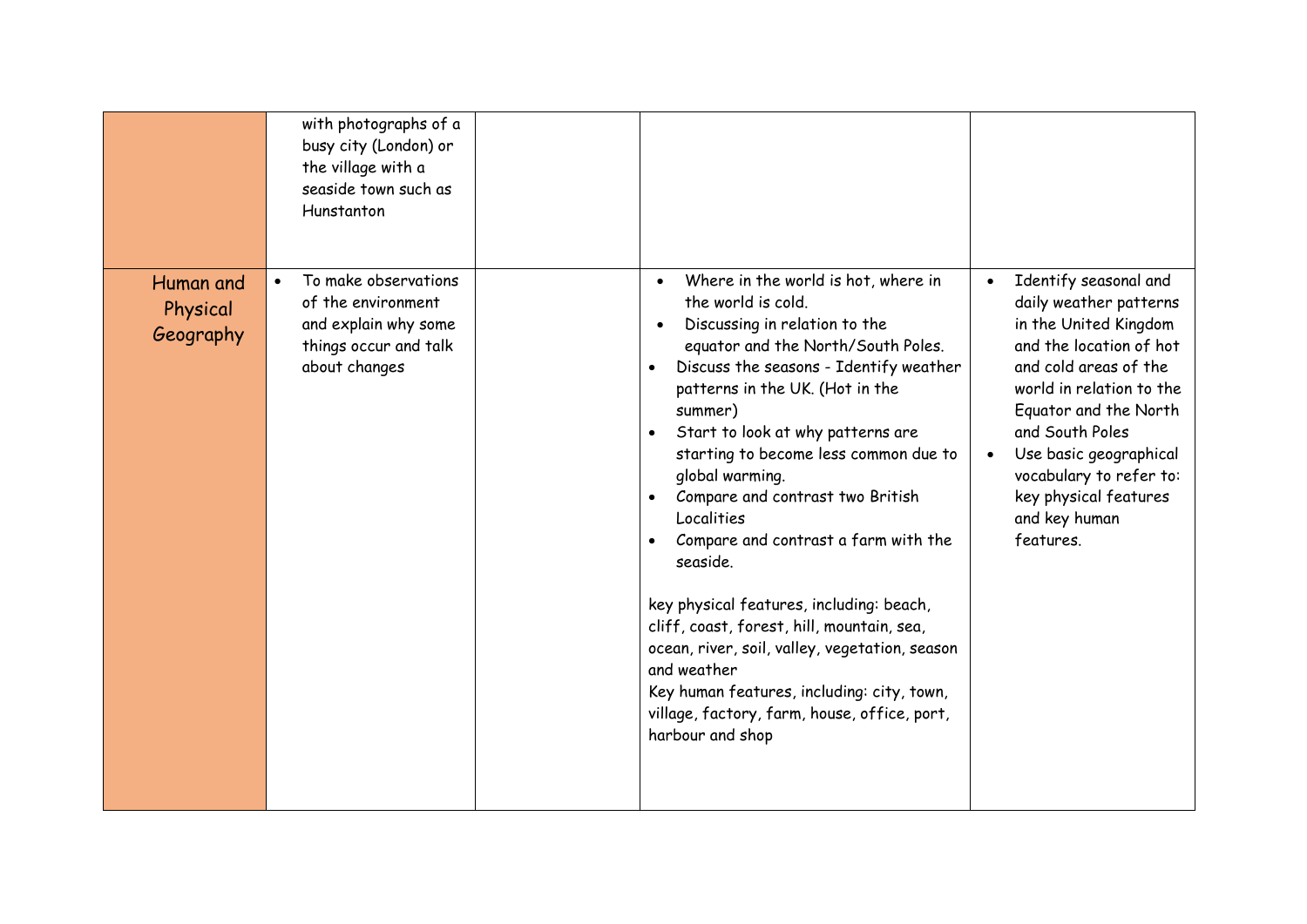| <b>Map Skills</b><br>Using and<br>interpreting   | Can recognise a map<br>$\bullet$<br>and a globe<br>Can follow a route<br>$\bullet$<br>around the school<br>grounds or through a<br>course in their play<br>area | Find information on aerial photographs.<br>$\bullet$<br>Know that maps give information about<br>$\bullet$<br>the world (where and what?).<br>Can follow a route on a prepared map.<br>$\bullet$<br>Can recognise simple features on maps<br>$\bullet$<br>such as buildings, roads and fields.<br>Recognise that maps need a title.<br>$\bullet$<br>Can use maps to talk about everyday<br>life for example, where I live, journey<br>to school, where places are in a<br>locality.<br>Can begin explaining why places are<br>where they are | $\bullet$<br>$\bullet$ | use world maps, atlases<br>and globes to identify<br>the United Kingdom and<br>its countries, as well as<br>the countries,<br>continents and oceans<br>studied at this key<br>stage<br>use simple compass<br>directions (North,<br>South, East and West)<br>and locational and<br>directional language [for<br>example, near and far;<br>left and right], to<br>describe the location of<br>features and routes on a<br>map |
|--------------------------------------------------|-----------------------------------------------------------------------------------------------------------------------------------------------------------------|----------------------------------------------------------------------------------------------------------------------------------------------------------------------------------------------------------------------------------------------------------------------------------------------------------------------------------------------------------------------------------------------------------------------------------------------------------------------------------------------------------------------------------------------|------------------------|-----------------------------------------------------------------------------------------------------------------------------------------------------------------------------------------------------------------------------------------------------------------------------------------------------------------------------------------------------------------------------------------------------------------------------|
| <b>Map Skills</b><br>Position and<br>orientation | Can use basic direction<br>left; under; and<br>around                                                                                                           | Begin to use directional vocabulary.<br>$\bullet$<br>Say which direction N, S, E, W is for<br>example, using a compass in the<br>playground.<br>Know which direction N is on an<br>Ordnance Survey map. (Y2)                                                                                                                                                                                                                                                                                                                                 |                        |                                                                                                                                                                                                                                                                                                                                                                                                                             |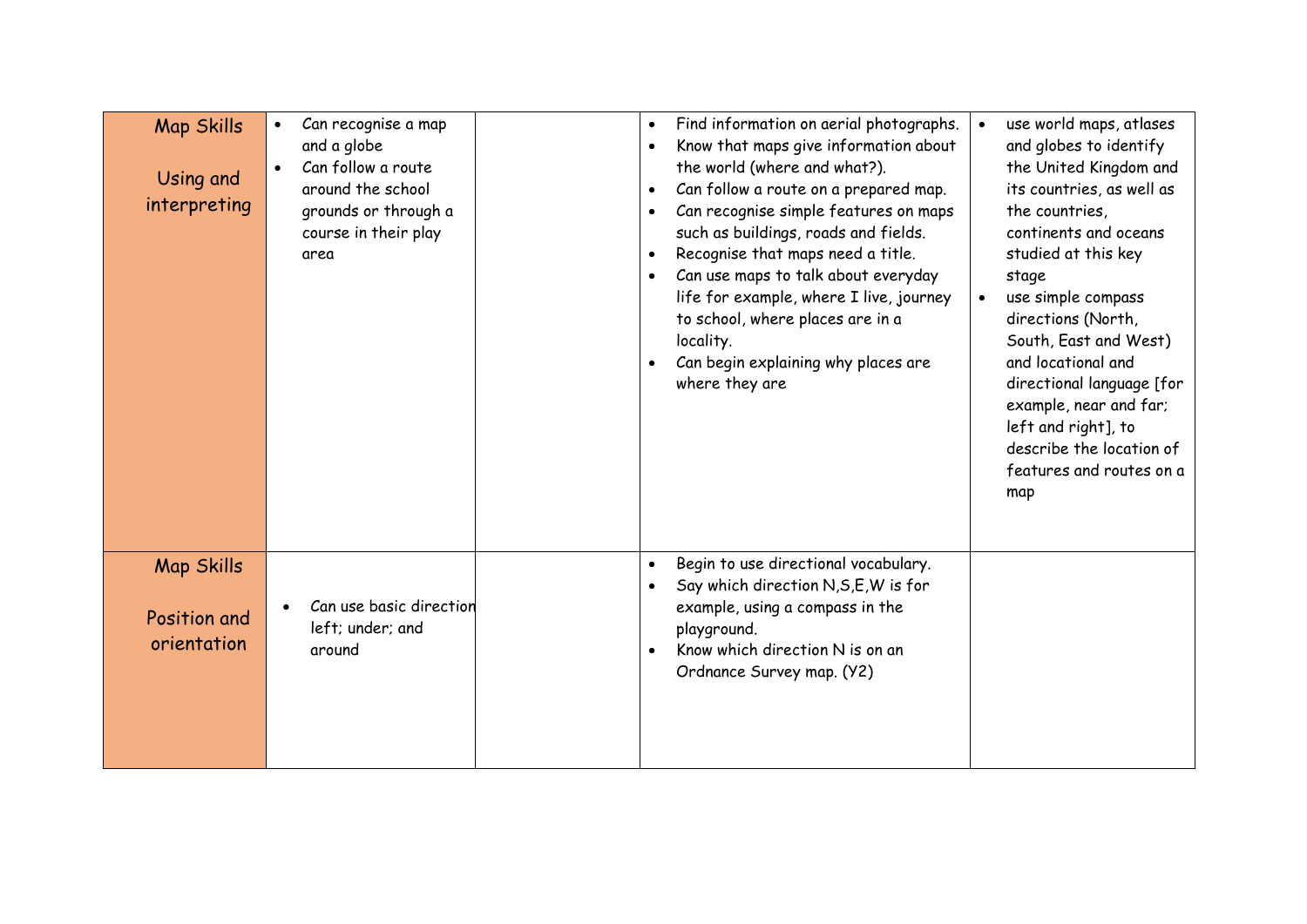| <b>Map Skills</b><br>Drawing                  | $\bullet$<br>specific place, i.e.<br>playground<br>Draw a plan of an<br>$\bullet$<br>imaginative place<br>made using<br>construction | Can draw a simple map using imagination or knowled Genoration faimple map (real or<br>imaginary place) for example, freehand<br>maps of gardens, watery places, route<br>maps, places in stories.                                                                                                                                                                                              |  |
|-----------------------------------------------|--------------------------------------------------------------------------------------------------------------------------------------|------------------------------------------------------------------------------------------------------------------------------------------------------------------------------------------------------------------------------------------------------------------------------------------------------------------------------------------------------------------------------------------------|--|
| <b>Map Skills</b><br>Symbols                  |                                                                                                                                      | Can use symbols on maps (own and class<br>$\bullet$<br>agreed symbols).<br>Know that symbols mean something on<br>maps.<br>Can find a given Ordnance Survey<br>$\bullet$<br>symbol on a map with support.<br>Begin to realise why maps need a key.                                                                                                                                             |  |
| <b>Map Skills</b><br>Perspective<br>and scale |                                                                                                                                      | Can look down on objects and make a<br>$\bullet$<br>plan for example, on desk, high window<br>to playground.<br>Can draw objects to scale (for<br>$\bullet$<br>example, on table or tray using squared<br>paper 1:1 first, then 1:2 and so on).<br>Can use large scale, vertical aerial<br>$\bullet$<br>photographs.<br>Know that when you 'zoom in' you see a<br>smaller area in more detail. |  |
| <b>Map Skills</b><br>Digital map<br>making    | Can draw around<br>$\bullet$<br>simple shapes and<br>explain what they are<br>on the map for<br>example, houses.                     | Can find places using a postcode or<br>$\bullet$<br>simple name search.<br>Can add simple information to maps for<br>$\bullet$<br>example, labels and markers.<br>Can draw around simple shapes and<br>$\bullet$<br>explain what they are on the map for<br>example, houses.                                                                                                                   |  |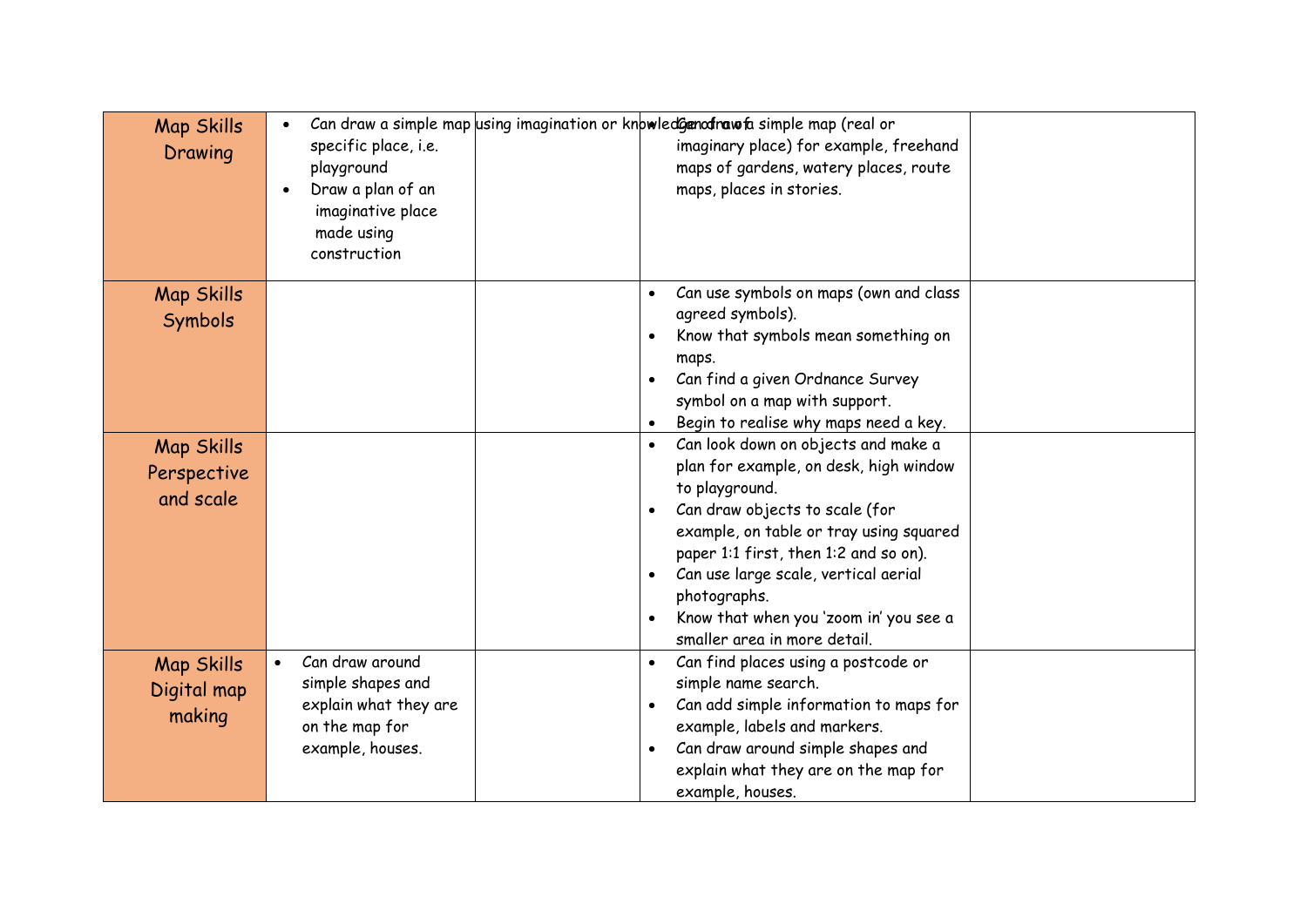|                         | Can identify features<br>around school using an<br>aerial map                                                                                                                                      | Can use the measuring tool with<br>$\bullet$<br>support to show distance for example,<br>my house to school, to the shops.<br>Can zoom in and out of a map.<br>$\bullet$<br>Can draw a simple route.<br>$\bullet$<br>Can highlight areas.<br>$\bullet$<br>Can add an image to a map.                                                                                                                                                                                                                                                                                                                                                                                                                                                                                                                                                                                                               |  |
|-------------------------|----------------------------------------------------------------------------------------------------------------------------------------------------------------------------------------------------|----------------------------------------------------------------------------------------------------------------------------------------------------------------------------------------------------------------------------------------------------------------------------------------------------------------------------------------------------------------------------------------------------------------------------------------------------------------------------------------------------------------------------------------------------------------------------------------------------------------------------------------------------------------------------------------------------------------------------------------------------------------------------------------------------------------------------------------------------------------------------------------------------|--|
| Geographical<br>Enquiry | Children use everyday<br>$\bullet$<br>language to talk about<br>positions and distance<br>to solve problems<br>Describe relative<br>$\bullet$<br>position such as<br>behind or next to (40-<br>60) | Ask simple geographical questions;<br>$\bullet$<br>where is it? What is it like? How is the<br>weather different? How are lifestyles<br>different?<br>Use books, stories, maps, pictures/<br>$\bullet$<br>photos and internet as sources of<br>information. Look at weather reports<br>and weather maps and recognise<br>symbols.<br>Investigate their surroundings in more<br>detail, including accurate counting eg<br>of semi- detached houses/ children<br>who come to school by car<br>Make appropriate observations about<br>$\bullet$<br>why things happen.<br>Make simple comparisons between<br>features of different places-.<br>Different coastal features eg What is<br>different between here and there?<br>Why is it different? Compare a sandy<br>beach and a pebble beach or cliffs.<br>Begin to recognise how people adapt to<br>their environment and affect the<br>environment. |  |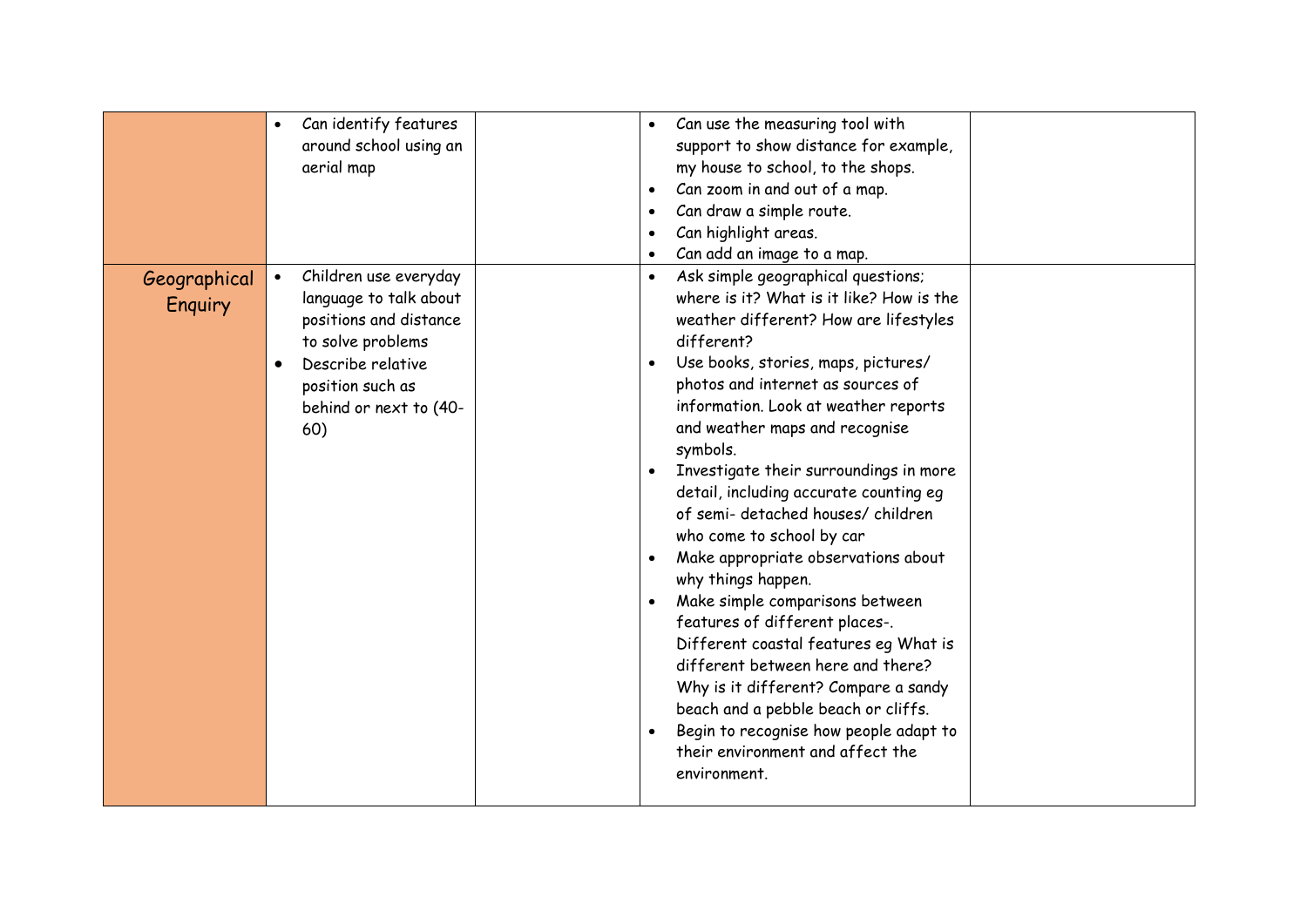| Fieldwork | Makes basic observations<br>about the environment<br>they are in.<br>Can draw a basic sketch<br>showing some key<br>features of the<br>environment they are in or<br>know.<br>Can measure using simple<br>words and simple<br>recording. |  | Make simple observations<br>Draw a simple sketch map showing key<br>features of the school, its grounds and<br>surrounding environment<br>Measure using simple words and<br>frequency recording (Y1)<br>Measure using standard units such as<br>minutes and metres<br>Reach a simple conclusion to the<br>fieldwork question or predication<br>Use the school grounds to undertake<br>weather surveys, including wind<br>direction, where the sun shines (north,<br>south, east, west), recording changes<br>and observations using a method of<br>choice eg rainfall-is it the same on all<br>sides of the school? | use aerial photographs<br>and plan perspectives to<br>recognise landmarks and<br>basic human and physical<br>features; devise a<br>simple map; and use and<br>construct basic symbols<br>in a key<br>use simple fieldwork and<br>observational skills to<br>study the geography of<br>their school and its<br>grounds and the key<br>human and physical<br>features of its<br>surrounding<br>environment. |
|-----------|------------------------------------------------------------------------------------------------------------------------------------------------------------------------------------------------------------------------------------------|--|---------------------------------------------------------------------------------------------------------------------------------------------------------------------------------------------------------------------------------------------------------------------------------------------------------------------------------------------------------------------------------------------------------------------------------------------------------------------------------------------------------------------------------------------------------------------------------------------------------------------|-----------------------------------------------------------------------------------------------------------------------------------------------------------------------------------------------------------------------------------------------------------------------------------------------------------------------------------------------------------------------------------------------------------|
|-----------|------------------------------------------------------------------------------------------------------------------------------------------------------------------------------------------------------------------------------------------|--|---------------------------------------------------------------------------------------------------------------------------------------------------------------------------------------------------------------------------------------------------------------------------------------------------------------------------------------------------------------------------------------------------------------------------------------------------------------------------------------------------------------------------------------------------------------------------------------------------------------------|-----------------------------------------------------------------------------------------------------------------------------------------------------------------------------------------------------------------------------------------------------------------------------------------------------------------------------------------------------------------------------------------------------------|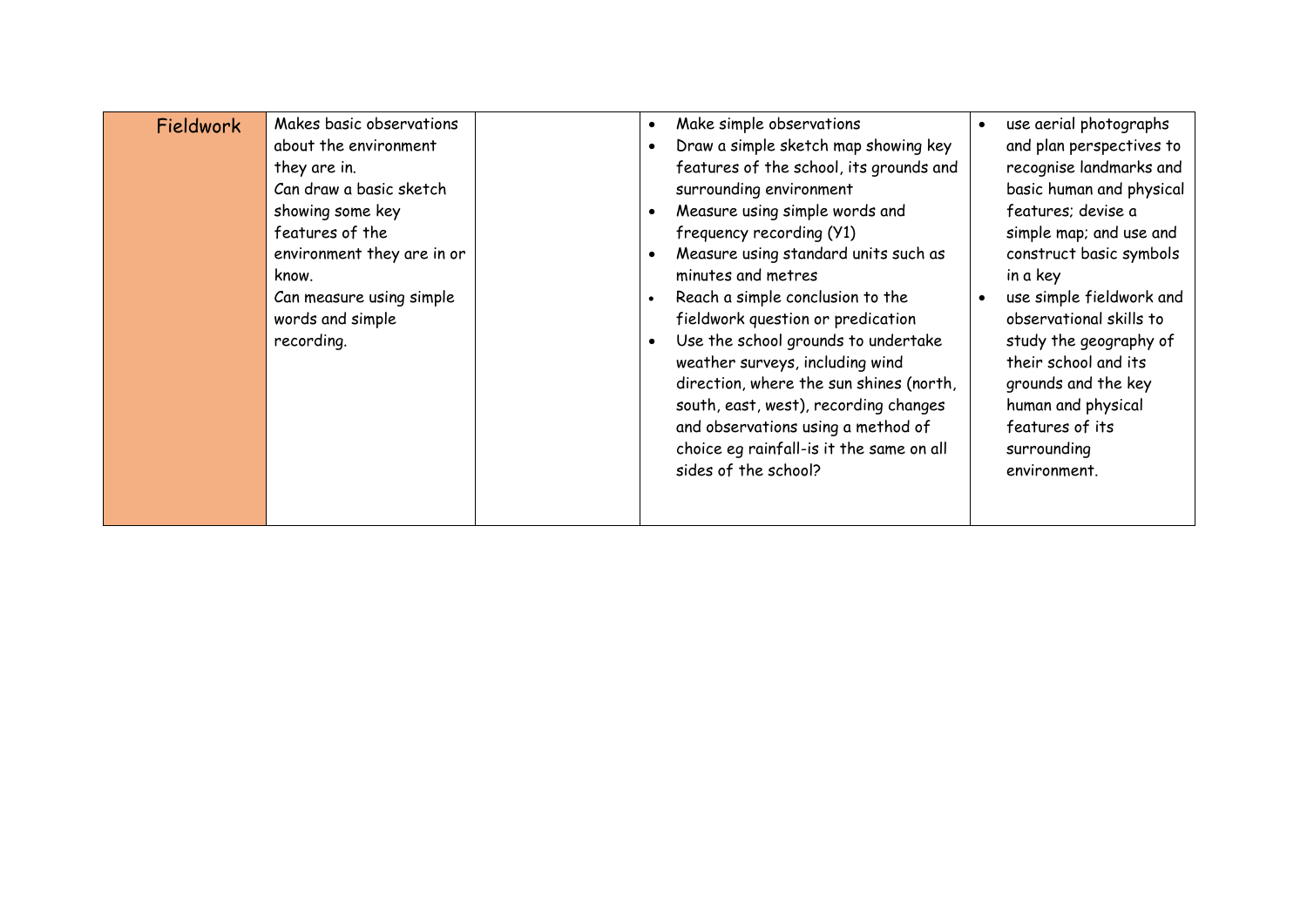|                         | LKS <sub>2</sub>                                                                                                                                                                                                                                                                                                                                                                                                                                                                                                                                                                                       | UKS2                                                                                                                                                                                                                                                                                                                                                                                                                                                                                                                                                        | National Curriculum                                                                                                                                                                                                                                                                                                                                |
|-------------------------|--------------------------------------------------------------------------------------------------------------------------------------------------------------------------------------------------------------------------------------------------------------------------------------------------------------------------------------------------------------------------------------------------------------------------------------------------------------------------------------------------------------------------------------------------------------------------------------------------------|-------------------------------------------------------------------------------------------------------------------------------------------------------------------------------------------------------------------------------------------------------------------------------------------------------------------------------------------------------------------------------------------------------------------------------------------------------------------------------------------------------------------------------------------------------------|----------------------------------------------------------------------------------------------------------------------------------------------------------------------------------------------------------------------------------------------------------------------------------------------------------------------------------------------------|
| Locational<br>Knowledge | Use Maps to locate the countries in<br>$\bullet$<br>Europe.<br>Use maps to locate Russia in relation to<br>$\bullet$<br>Europe<br>Locate the countries in Europe,<br>concentrating on their key physical and<br>human characteristics.<br>Locate the major cities in the UK<br>$\bullet$<br>Locate the major cities in the UK.                                                                                                                                                                                                                                                                         | Use maps to locate the countries of<br>$\bullet$<br>North and South America and make<br>comparisons to the UK and Europe<br>Locate the countries in North and South<br>$\bullet$<br>America and Europe, concentrating on<br>their environmental regions.<br>Locate the countries in North and South<br>$\bullet$<br>America and Europe, concentrating on<br>their key physical and human<br>characteristics<br>Locate the major cities in North and<br>South America and Europe                                                                             | locate the world's<br>$\mathbf{1}$<br>countries, using maps to<br>focus on Europe<br>(including the location of<br>Russia) and North and<br>South America,<br>concentrating on their<br>environmental regions,<br>key physical and human<br>characteristics,<br>countries, and major<br>cities                                                     |
|                         | Name and locate the countries and cities<br>$\bullet$<br>of the United Kingdom in close proximity<br>to my school<br>geographical regions of counties and<br>cities in the United Kingdom and their<br>identifying human and physical<br>characteristics linked to the area<br>studied<br>identify the topographical features of an<br>$\bullet$<br>area (Hills and Rivers) in the United<br>Kingdom linked to the area being studied<br>identify the land-use patterns of an area<br>$\bullet$<br>the United Kingdom linked to the area<br>being studied and say how these have<br>changed over time. | Name and locate the main counties and<br>cities in the North and South of the UK<br>Study geographical regions of counties<br>and cities in the United Kingdom and<br>their identifying human and physical<br>characteristics linked to the area I am<br>studying<br>identify the topographical features of<br>an area (mountains and coasts) in the<br>United Kingdom linked to the area being<br>studied<br>Study the land-use patterns of an area<br>the United Kingdom linked to the area<br>being studied and say how these have<br>changed over time. | 2. Name and locate counties<br>and cities of the United<br>Kingdom, geographical<br>regions and their identifying<br>human and physical<br>characteristics, key<br>topographical features<br>(including hills, mountains,<br>coasts and rivers), and land-<br>use patterns; and understand<br>how some of these aspects<br>have changed over time. |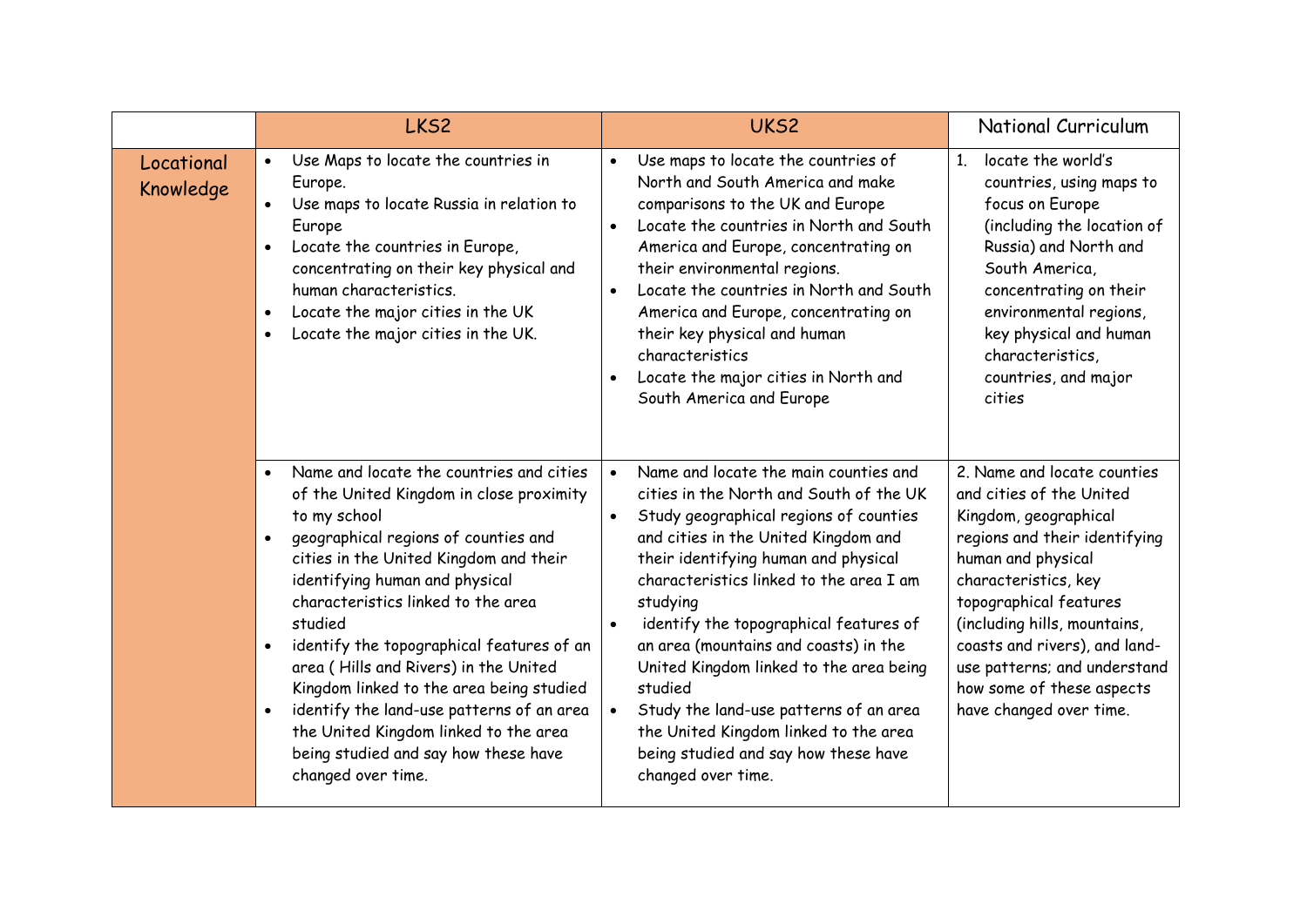|                    | identify the position and significance of<br>longitude and latitude<br>identify the position and significance of<br>the equator<br>identify the position and significance of<br>the northern and southern hemisphere                                                                                                                   | identify the position and significance of<br>the tropic of Cancer<br>identify the position and significance of<br>the tropic of Capricorn<br>identify the position and significance of<br>the Arctic and Antarctic circles<br>identify the position and significance of<br>the Greenwich Meridian and different<br>time zones (including night and day)                | 3. Identify the position and<br>significance of latitude,<br>longitude: Equator, Northern<br>Hemisphere, Southern<br>Hemisphere, the Tropics of<br>Cancer and Capricorn, Arctic<br>and Antarctic Circle, the<br>Prime/Greenwich Meridian<br>and time zones (including day<br>and night) |
|--------------------|----------------------------------------------------------------------------------------------------------------------------------------------------------------------------------------------------------------------------------------------------------------------------------------------------------------------------------------|------------------------------------------------------------------------------------------------------------------------------------------------------------------------------------------------------------------------------------------------------------------------------------------------------------------------------------------------------------------------|-----------------------------------------------------------------------------------------------------------------------------------------------------------------------------------------------------------------------------------------------------------------------------------------|
| Place<br>Knowledge | study the geographical similarities and<br>differences through the study of human<br>and physical geography of contrasting<br>regions in the United Kingdom<br>study the geographical similarities and<br>differences through the study of human<br>and physical geography of a region of the<br>United Kingdom and a region in Europe | study the geographical similarities and<br>differences through the study of human<br>and physical geography of a region of the<br>United Kingdom and a region in North<br>America<br>study the geographical similarities and<br>differences through the study of human<br>and physical geography of a region of the<br>United Kingdom and a region in South<br>America | Understand geographical<br>similarities and differences<br>through the study of human<br>and physical geography of a<br>region of the United<br>Kingdom, a region in a<br>European country, and a<br>region within North or South<br>America.                                           |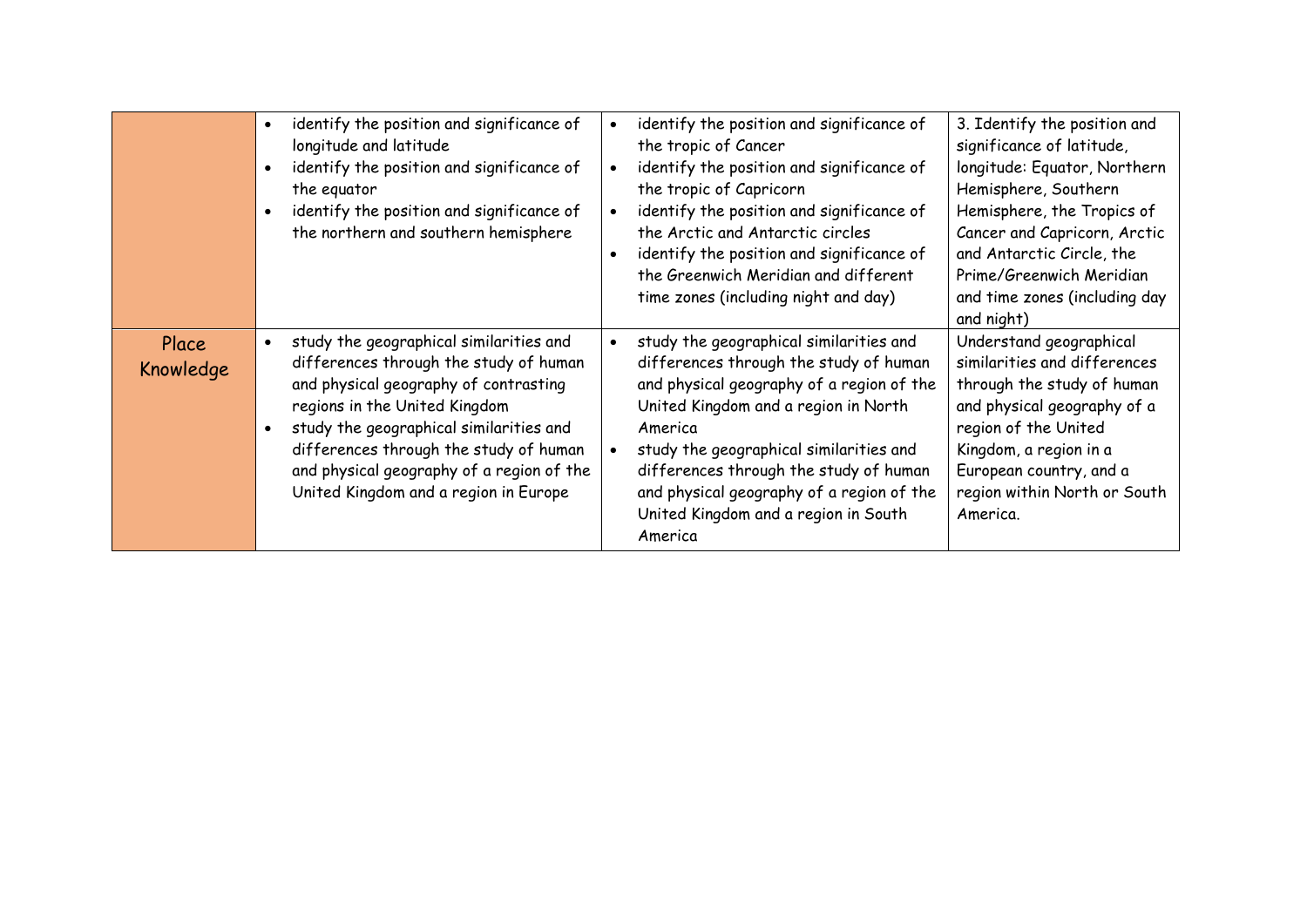| Human and<br>Physical<br>Geography             | Physical Geography:<br>describe and show an understanding of<br>the climate zones of the key places<br>describe and show an understanding of<br>$\bullet$<br>the water cycle, thinking about the link<br>to the key places<br>describe and show an understanding of<br>$\bullet$<br>earthquakes linking to the key places<br>describe and show an understanding of<br>$\bullet$<br>volcanoes to the key places<br>Human Geography:<br>Identify the settlements and land use of<br>the key places<br>Identify the economic activity, including<br>$\bullet$<br>trade links, of the key places<br>Identify the distribution of natural<br>$\bullet$<br>resources, including energy, of the key<br>places<br>Identify the food, minerals and water<br>$\bullet$<br>aspects of the key places | Physical Geography:<br>describe and show an understanding of<br>the climate zones of the key places<br>describe and show an understanding of<br>the biomes and vegetation belts of the<br>key places<br>Human Geography:<br>Identify the settlements and land use of<br>the key places<br>Identify the economic activity, including<br>trade links, of the key places<br>Identify the distribution of natural<br>resources, including energy, of the key<br>places<br>Identify the food, minerals and water<br>aspects of the key places | 1. Describe and understand<br>key aspects of:<br>Physical geography, including:<br>climate zones, biomes and<br>vegetation belts, rivers,<br>mountains, volcanoes and<br>earthquakes, and the water<br>cycle.<br>2. Human geography,<br>including: types of<br>settlement and land use,<br>economic activity including<br>trade links, and the<br>distribution of natural<br>resources including energy,<br>food, minerals and water. |
|------------------------------------------------|-------------------------------------------------------------------------------------------------------------------------------------------------------------------------------------------------------------------------------------------------------------------------------------------------------------------------------------------------------------------------------------------------------------------------------------------------------------------------------------------------------------------------------------------------------------------------------------------------------------------------------------------------------------------------------------------------------------------------------------------------------------------------------------------|------------------------------------------------------------------------------------------------------------------------------------------------------------------------------------------------------------------------------------------------------------------------------------------------------------------------------------------------------------------------------------------------------------------------------------------------------------------------------------------------------------------------------------------|---------------------------------------------------------------------------------------------------------------------------------------------------------------------------------------------------------------------------------------------------------------------------------------------------------------------------------------------------------------------------------------------------------------------------------------|
| <b>Map Skills</b><br>Using and<br>interpreting | Use atlases, maps and globes.<br>$\bullet$<br>Use large scale maps outside and use<br>$\bullet$<br>maps at more than one scale.<br>Make and use simple route maps.<br>$\bullet$<br>Locate photos of features on maps.<br>$\bullet$<br>Use oblique and aerial views.<br>$\bullet$<br>Recognise some patterns on maps and<br>begin to explain what they show.                                                                                                                                                                                                                                                                                                                                                                                                                               | Relate maps to each other and to<br>$\bullet$<br>vertical aerial photographs. Follow<br>routes on maps saying what is seen.<br>Use index and contents page of atlas.<br>$\bullet$<br>Use thematic maps for specific<br>purposes.<br>Know that purpose, scale, symbols<br>and style are related.                                                                                                                                                                                                                                          | Use maps, atlases, globes and<br>digital/computer mapping to<br>locate countries and describe<br>features studied.                                                                                                                                                                                                                                                                                                                    |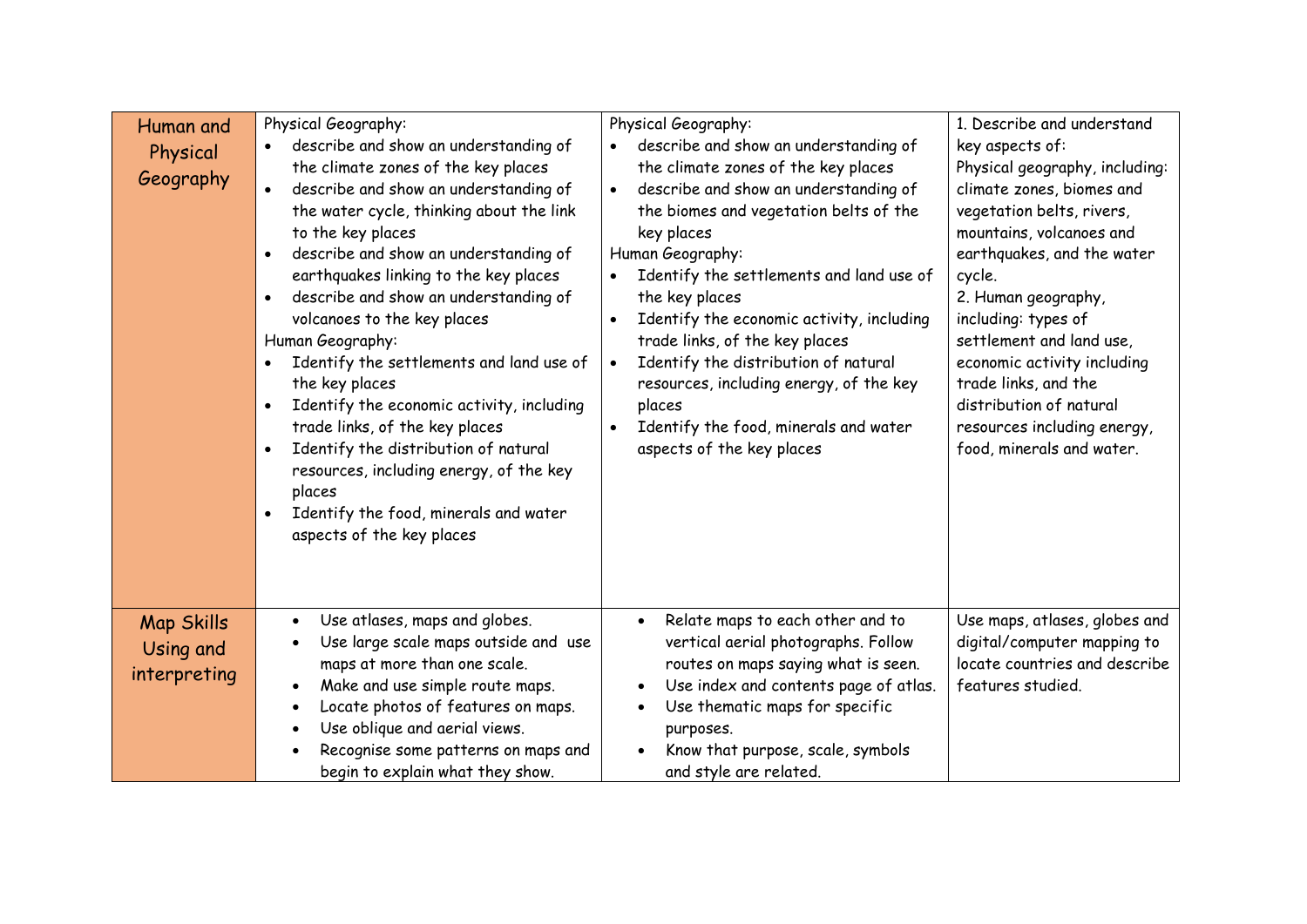|                                                  | Give maps a title to show their<br>$\bullet$<br>purpose.<br>Use thematic maps.<br>$\bullet$<br>Explain what places are like using<br>maps at a local scale.<br>Recognise that contours show height<br>$\bullet$<br>and slope.                                                 | Can appreciate different map<br>$\bullet$<br>projections.<br>Can interpret distribution maps and<br>use thematic maps for information<br>Can follow a route on 1:50 000<br>Ordnance Survey map;<br>Can describe and interpret relief<br>features.                    |  |
|--------------------------------------------------|-------------------------------------------------------------------------------------------------------------------------------------------------------------------------------------------------------------------------------------------------------------------------------|----------------------------------------------------------------------------------------------------------------------------------------------------------------------------------------------------------------------------------------------------------------------|--|
| <b>Map Skills</b><br>Position and<br>orientation | Can use simple grids.<br>$\bullet$<br>Can give direction instructions up to<br>8 cardinal points.<br>Can use 4-figure coordinates to<br>locate features.<br>Know that 6 figure Grid references<br>can help you find a place more<br>accurately than 4- figure<br>coordinates. | Can use 4 and 6-figure coordinates to<br>locate features.<br>Can give directions and instructions<br>to 8 cardinal points.<br>Can align a map with a route.<br>Can use latitude and longitude in an<br>atlas or globe.                                               |  |
| <b>Map Skills</b><br>Drawing                     | Can make a map of a short route with<br>$\bullet$<br>features in correct order.<br>Can make a map of small area with<br>features in correct places.                                                                                                                           | Can make sketch maps of an area<br>$\bullet$<br>using symbols and key.<br>Can make a plan for example, garden,<br>play park; with scale.<br>Can design maps from descriptions.<br>Can draw thematic maps for example,<br>local open spaces.<br>Can draw scale plans. |  |
| <b>Map Skills</b><br>Symbols                     | Can use plan views regularly.<br>$\bullet$<br>Can give maps a key with standard<br>symbols.<br>Can use some Ordnance Survey style<br>symbols.                                                                                                                                 | Can use agreed and Ordnance Survey<br>symbols.<br>Appreciate maps cannot show<br>everything.<br>Can use standard symbols<br>Know 1:50.000 symbols and atlas<br>symbols.                                                                                              |  |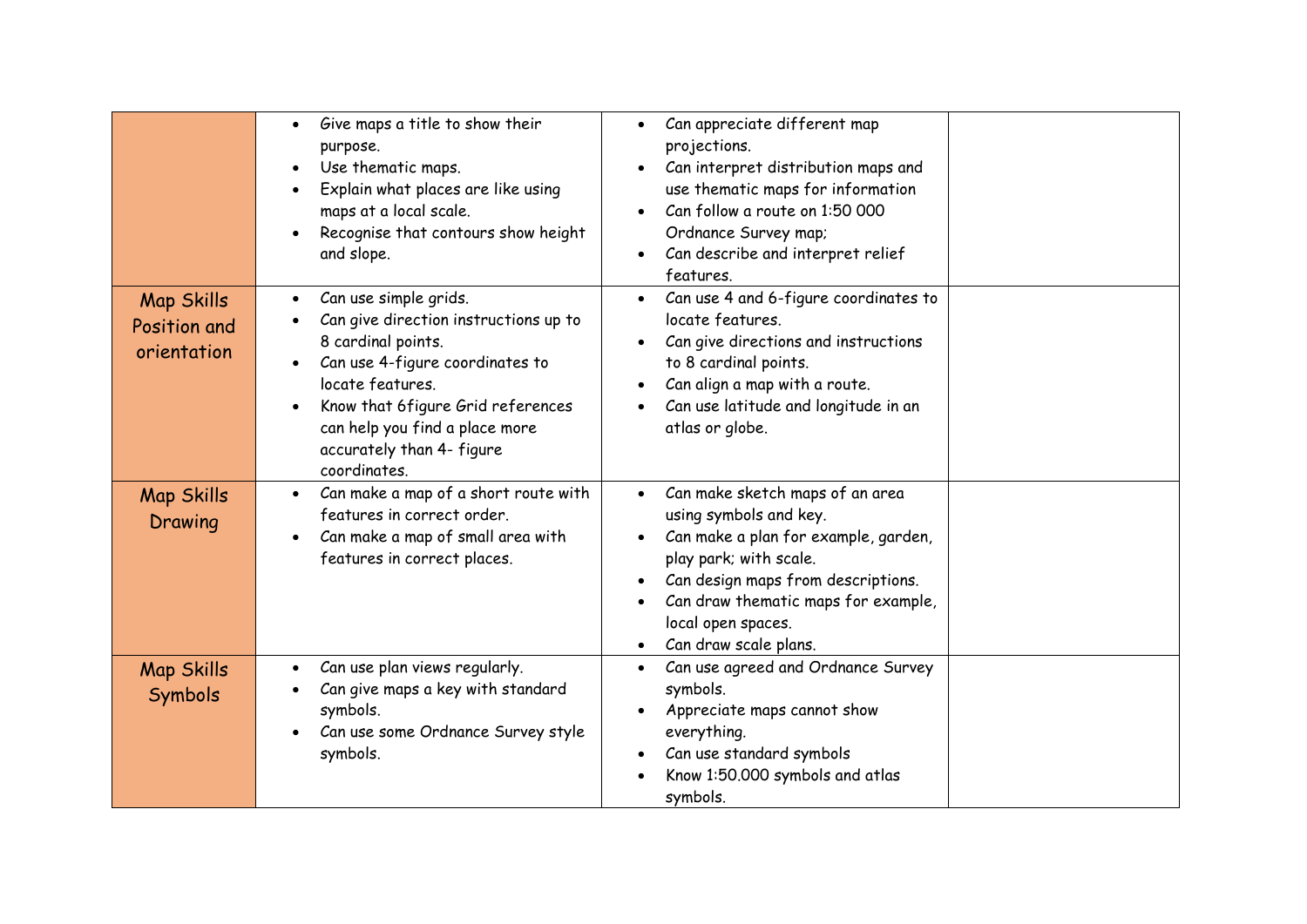| <b>Map Skills</b><br>Perspective<br>and Scale | Can use maps and aerial views to help<br>$\bullet$<br>discuss about, for example, views<br>from high places<br>Can make a simple scale plan of room<br>with whole numbers for example, 1<br>$sq.cm = 1 square$ tile on the floor<br>moving onto 1cm2 = 1m2.<br>Can use the scale bar to estimate<br>$\bullet$<br>distance.<br>Can use the scale bar to calculate<br>some distances.<br>Can relate measurement on maps to<br>outdoors (using paces or tape)                                                                                                                                                    | Can use a range of viewpoints up to<br>$\bullet$<br>satellite.<br>Can use models and maps to talk<br>about contours and slope.<br>Can use a scale bar on all maps.<br>Can use a linear scale to measure<br>rivers.<br>Can describe height and slope using<br>maps, fieldwork and photographs.<br>Can read and compare map scales.<br>Can draw measured plans for<br>example, from field data. |
|-----------------------------------------------|---------------------------------------------------------------------------------------------------------------------------------------------------------------------------------------------------------------------------------------------------------------------------------------------------------------------------------------------------------------------------------------------------------------------------------------------------------------------------------------------------------------------------------------------------------------------------------------------------------------|-----------------------------------------------------------------------------------------------------------------------------------------------------------------------------------------------------------------------------------------------------------------------------------------------------------------------------------------------------------------------------------------------|
| <b>Map Skills</b><br>Digital map<br>making    | Can use the zoom function to locate<br>$\bullet$<br>places.<br>Can use the zoom function to explore<br>places at different scales.<br>Can add a range of annotation labels<br>$\bullet$<br>and text to help me explain features<br>and places.<br>Can highlight an area on a map and<br>$\bullet$<br>measure it using the Area<br>Measurement Tool.<br>Can use grid references in the search<br>$\bullet$<br>function<br>Can use the grid reference tool to<br>$\bullet$<br>record a location.<br>Can highlight areas within a given<br>$\bullet$<br>radius.<br>Can add photographs to specific<br>locations. | Can find 6-figure grid references and<br>$\bullet$<br>check using the Grid Reference Tool.<br>Can combine area and point markers<br>$\bullet$<br>to illustrate a theme.<br>Can use maps at different scales to<br>illustrate a story or issue<br>Can use maps to research factual<br>information about locations and<br>features.<br>Can use linear and area measuring<br>tools accurately.   |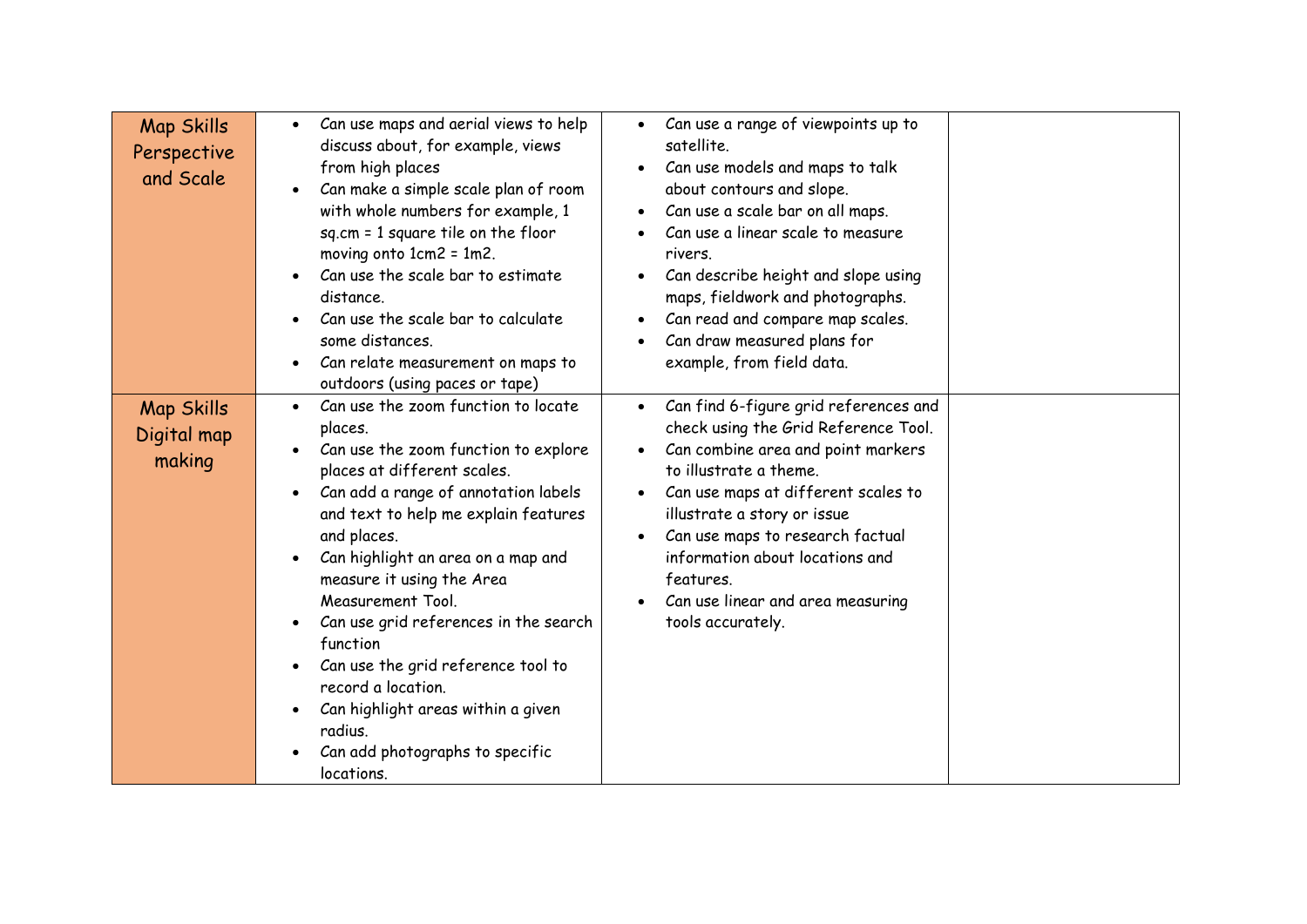| Geographical<br>Enquiry | Ask and respond to questions and offer<br>their own ideas for enquiry.<br>Extend to satellite images, aerial<br>photographs.<br>Investigate places and themes at more<br>than one scale.<br>Collect and record evidence with some<br>aid.<br>Analyse evidence and draw conclusions.<br>eg make comparisons between locations<br>through photos/ maps/ drawn pictures or<br>sketches eg show how the local area has<br>changed over time and research the<br>impact of trade and tourism. | Begin to ask/ initiate geographical<br>questions and conduct interviews for<br>collecting evidence, sometimes in a<br>formal situation. Evaluate the quality of<br>the evidence and its reliability (eg bias/<br>age group interviewed)<br>Use books, stories, atlases, pictures/<br>photos and internet as sources of<br>information. Investigate places and<br>themes at more than one scale.<br>Collect and record evidence<br>independently in groups. Be able to use a<br>database to interrogate and amend<br>information collected.<br>Analyse evidence gathered and draw<br>conclusions eq compare two different<br>locations using photos compare pre-war,<br>post-war and present day; look at climate<br>graphs for contrasting location to UK. eg<br>rainfall in Amazon Rainforest. |                                                                                                                                                                                                                              |
|-------------------------|------------------------------------------------------------------------------------------------------------------------------------------------------------------------------------------------------------------------------------------------------------------------------------------------------------------------------------------------------------------------------------------------------------------------------------------------------------------------------------------|-------------------------------------------------------------------------------------------------------------------------------------------------------------------------------------------------------------------------------------------------------------------------------------------------------------------------------------------------------------------------------------------------------------------------------------------------------------------------------------------------------------------------------------------------------------------------------------------------------------------------------------------------------------------------------------------------------------------------------------------------------------------------------------------------|------------------------------------------------------------------------------------------------------------------------------------------------------------------------------------------------------------------------------|
|                         | Use the four points of a compass to build<br>$\bullet$<br>my knowledge of the United Kingdom and<br>the wider world<br>Use the four figure grid references,<br>$\bullet$<br>symbols and keys to build my knowledge<br>of the United Kingdom and the wider<br>world                                                                                                                                                                                                                       | Use the eight points of a compass to<br>build my knowledge of the United<br>Kingdom and the wider world<br>Use the four figure grid references<br>symbols and keys to build my knowledge<br>of the United Kingdom and the wider<br>world<br>Ordnance survey maps, symbols and keys<br>to build my knowledge of the United<br>Kingdom and the wider world.                                                                                                                                                                                                                                                                                                                                                                                                                                       | Use the eight points of a<br>compass, four and six-figure<br>grid references, symbols and<br>key (including the use of<br>Ordnance Survey maps) to<br>build their knowledge of the<br>United Kingdom and the<br>wider world. |